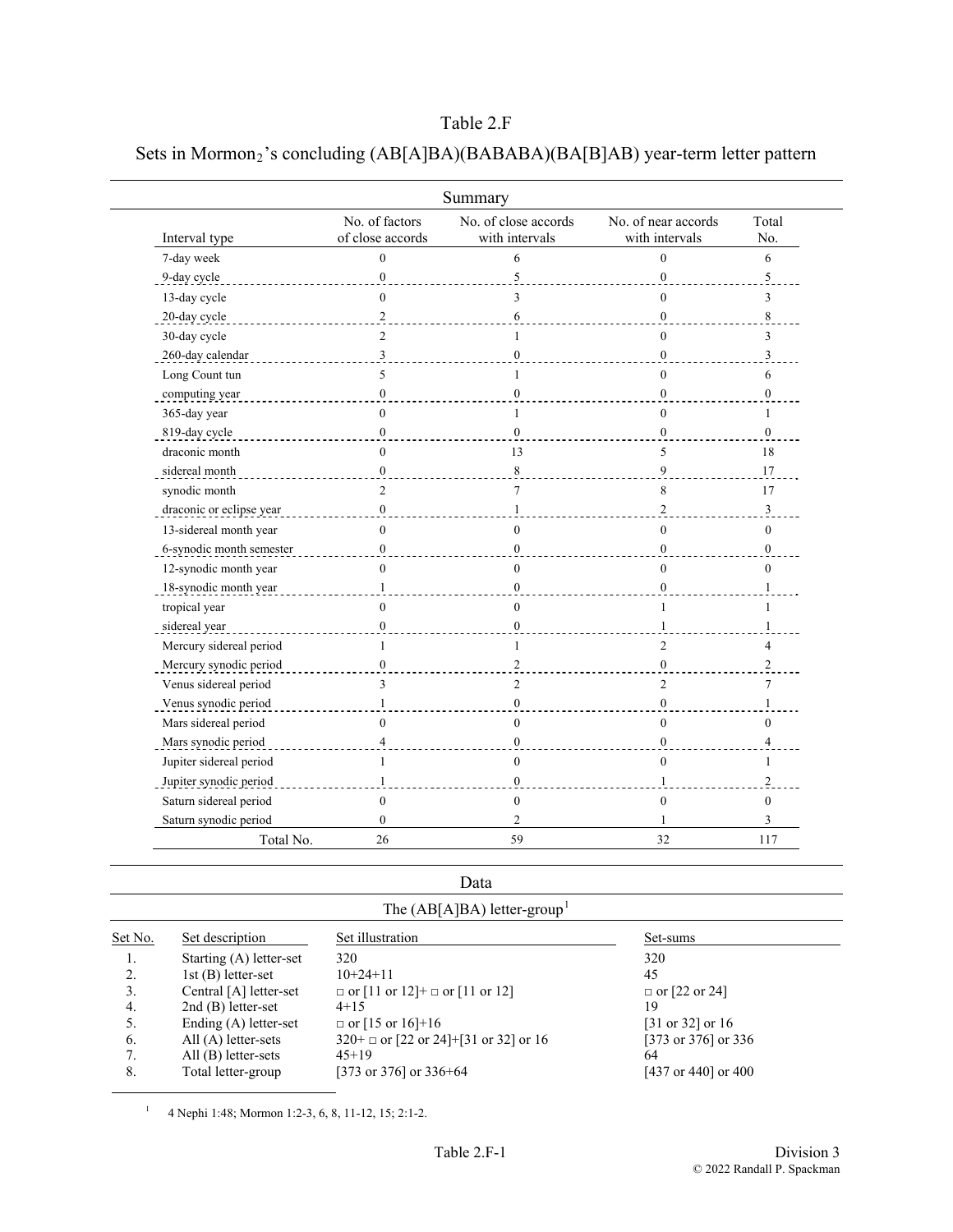| Set No.          | Set-context                      | Near or close accord                                                                                                                                                                                                                                                                                                                                                       |  |  |
|------------------|----------------------------------|----------------------------------------------------------------------------------------------------------------------------------------------------------------------------------------------------------------------------------------------------------------------------------------------------------------------------------------------------------------------------|--|--|
| 1.               | 320 days                         | a close accord with the length of 16 20-day cycles                                                                                                                                                                                                                                                                                                                         |  |  |
| $\overline{2}$ . | 45 days                          | a close accord with the length of 5 9-day cycles<br>1/8th of a close accord with 1 Long Count tun (360 days)<br>a close accord with the length of 1.5 mean synodic months (about 44.2959 days)<br>1/5th of a close accord with 1 mean sidereal period of Venus (about 224.7012 days)<br>1/13th of a close accord with 1 mean synodic period of Venus (about 583.9217 days) |  |  |
| 3.               | 22 days<br>24 days               | 1/4th of a close accord with 1 mean sidereal period of Mercury (about 87.9694 days)<br>1/15th of a close accord with 1 Long Count tun (360 days)                                                                                                                                                                                                                           |  |  |
| $\overline{4}$ . | 19 days                          | 1/21st of a close accord with 1 mean synodic period of Jupiter (about 398.8842 days)<br>1/28th of a close accord with 1 18-month lunar year (about 531.5506 days)<br>1/41st of a close accord with 1 synodic period of Mars (about 779.9365 days)<br>1/228th of a close accord with 1 sidereal period of Jupiter (about 4332.8486 days)                                    |  |  |
| 5.               | 16 days<br>31 days<br>32 days    | 1/14th of a close accord with 1 mean sidereal period of Venus (about 224.7012 days)<br>a near accord with the length of 1 mean synodic month (about 29.5306 days)<br>1/7th of a close accord with 1 mean sidereal period of Venus (about 224.7012 days)                                                                                                                    |  |  |
| 6.               | 336 days<br>373 days<br>376 days | a close accord with the length of 48 7-day weeks<br>a near accord with the length of 1.5 mean sidereal periods of Venus (about 337.0517 days)<br>no near or close accord with any interval listed in Table 3.A of Division 2<br>no near or close accord with any interval listed in Table 3.A of Division 2                                                                |  |  |
| 7.               | 64 days                          | no near or close accord with any interval listed in Table 3.A of Division 2                                                                                                                                                                                                                                                                                                |  |  |
| 8.               | 400 days                         | a close accord with the length of 20 20-day cycles<br>a near accord with the length of 13.5 mean synodic months (about 398.6630 days)<br>a near accord with the length of 1 mean synodic period of Jupiter (about 398.8842 days)                                                                                                                                           |  |  |
|                  | 437 days                         | a near accord with the length of 16 mean draconic months (about 435.3955 days)<br>a close accord with the length of 16 mean sidereal months (about 437.1466 days)                                                                                                                                                                                                          |  |  |
|                  | 440 days                         | a close accord with the length of 22 20-day cycles<br>a close accord with the length of 5 mean sidereal periods of Mercury (about 439.8470 days)                                                                                                                                                                                                                           |  |  |

| The (BABABA) letter-group <sup>2</sup> |                            |                                                                                                                                                                                                                                                                    |                                                                                                                                                                                                                                                    |                |  |
|----------------------------------------|----------------------------|--------------------------------------------------------------------------------------------------------------------------------------------------------------------------------------------------------------------------------------------------------------------|----------------------------------------------------------------------------------------------------------------------------------------------------------------------------------------------------------------------------------------------------|----------------|--|
| Set No.                                | Set description            |                                                                                                                                                                                                                                                                    | Set illustration                                                                                                                                                                                                                                   | Set-sums       |  |
| 1.                                     | $1st$ (B) letter-set       |                                                                                                                                                                                                                                                                    | 326                                                                                                                                                                                                                                                | 326            |  |
| 2.                                     | $1st(A)$ letter-set        |                                                                                                                                                                                                                                                                    | 327                                                                                                                                                                                                                                                | 327            |  |
| $\overline{3}$ .                       | $2nd(B)$ letter-set        |                                                                                                                                                                                                                                                                    | $330 + 344$                                                                                                                                                                                                                                        | 674            |  |
| $\overline{4}$ .                       | $2nd(A)$ letter-set        |                                                                                                                                                                                                                                                                    | $345+$ or [345]+346+349+350                                                                                                                                                                                                                        | 1390 or [1735] |  |
| 5.                                     | $3rd$ (B) letter-set       |                                                                                                                                                                                                                                                                    | 10                                                                                                                                                                                                                                                 | 10             |  |
| 6.                                     | $3rd(A)$ letter-set        |                                                                                                                                                                                                                                                                    | 10                                                                                                                                                                                                                                                 | 10             |  |
| 7.                                     | 1st (BA) letter-group      |                                                                                                                                                                                                                                                                    | 326+327                                                                                                                                                                                                                                            | 653            |  |
| 8.                                     | 2nd (BA) letter-group      |                                                                                                                                                                                                                                                                    | $330+344+345+$ or $\lceil 345 \rceil + 346 + 349 + 350$                                                                                                                                                                                            | 2064 or [2409] |  |
| 9.                                     | 3rd (BA) letter-group      |                                                                                                                                                                                                                                                                    | $10+10$                                                                                                                                                                                                                                            | 20             |  |
| 10.                                    | $All(A)$ letter-sets       |                                                                                                                                                                                                                                                                    | $327+1390$ or $[1735]+10$                                                                                                                                                                                                                          | 1727 or [2072] |  |
| 11.                                    | All $(B)$ letter-sets      |                                                                                                                                                                                                                                                                    | $326+330+344+10$                                                                                                                                                                                                                                   | 1010           |  |
| 12.                                    | Total letter-group         |                                                                                                                                                                                                                                                                    | 1727 or $[2072]+1010$                                                                                                                                                                                                                              | 2737 or [3082] |  |
| Set No.                                | Set-context                |                                                                                                                                                                                                                                                                    | Near or close accord                                                                                                                                                                                                                               |                |  |
| 1.                                     | 326 days                   |                                                                                                                                                                                                                                                                    | a close accord with the length of 12 mean draconic months (about 326.5466 days)<br>a near accord with the length of 12 mean sidereal months (about 327.8599 days)<br>a near accord with the length of 11 mean synodic months (about 324.8365 days) |                |  |
| 2.                                     | 327 days                   | a close accord with the length of 12 mean draconic months (about 326.5466 days)<br>a close accord with the length of 12 mean sidereal months (about 327.8599 days)                                                                                                 |                                                                                                                                                                                                                                                    |                |  |
| 3.                                     | 674 days                   |                                                                                                                                                                                                                                                                    | a close accord with the length of 3 mean sidereal periods of Venus (about 674.1035 days)                                                                                                                                                           |                |  |
| 4.                                     | $1390$ days<br>$1735$ days | a close accord with the length of 12 mean synodic periods of Mercury (about 1390.5305 days)<br>a close accord with the length of 63.5 mean sidereal months (about 1734.9254 days)<br>a near accord with the length of 5 mean draconic years (about 1733.1004 days) |                                                                                                                                                                                                                                                    |                |  |

<span id="page-1-0"></span><sup>&</sup>lt;sup>2</sup> Mormon 2:2-3, 9, 15-16, 20, 22, 28; 3:1, 4.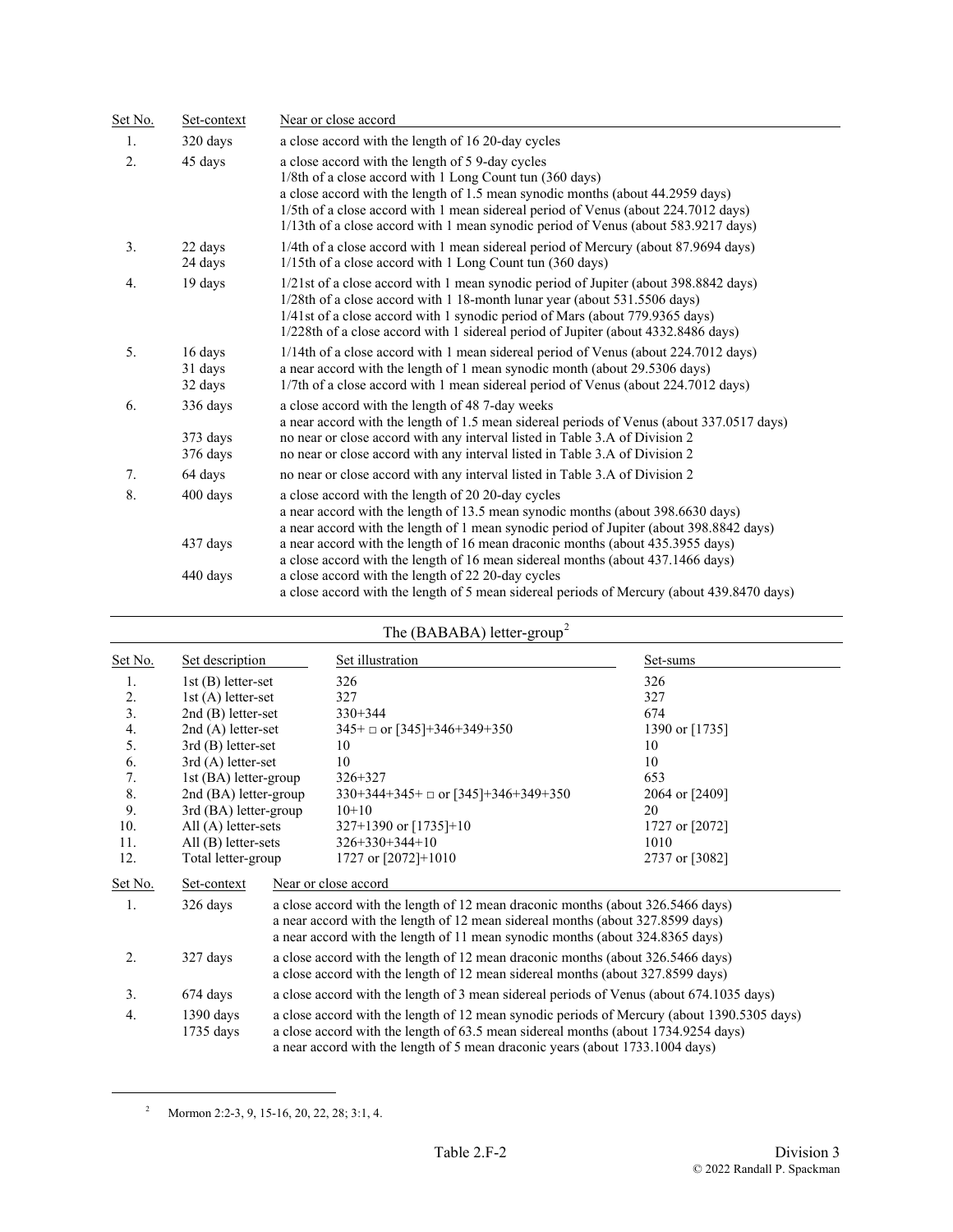| <u>Set No.</u> | Set-context                | Near or close accord                                                                                                                                                                                                                                                                                                                                                                                                              |
|----------------|----------------------------|-----------------------------------------------------------------------------------------------------------------------------------------------------------------------------------------------------------------------------------------------------------------------------------------------------------------------------------------------------------------------------------------------------------------------------------|
| 5.             | 10 days                    | 1/2 of a close accord with the length of 1 20-day cycle<br>1/3rd of a close accord with the length of 1 30-day cycle<br>1/3rd of a close accord with 1 mean synodic months (about 29.5306 days)<br>1/26th of a close accord with the length of 1 260-day calendar<br>1/36th of a close accord with the length of 1 Long Count tun (360 days)<br>1/78th of a close accord with 1 mean synodic period of Mars (about 779.9365 days) |
| 6.             | 10 days                    | (see above)                                                                                                                                                                                                                                                                                                                                                                                                                       |
| 7.             | 653 days                   | a close accord with the length of 24 mean draconic months (about 653.0933 days)                                                                                                                                                                                                                                                                                                                                                   |
| 8.             | $2064$ days<br>$2409$ days | a near accord with the length of 75.5 mean sidereal months (about 2062.7853 days)<br>a close accord with the length of 88.5 mean draconic months (about 2408.2815 days)                                                                                                                                                                                                                                                           |
| 9.             | 20 days                    | a close accord with the length of 1 20-day cycle<br>1/13th of a close accord with 1 260-day calendar<br>1/18th of a close accord with 1 Long Count tun (360 days)<br>1/39th of a close accord with 1 mean synodic period of Mars (about 779.9365 days)                                                                                                                                                                            |
| 10.            | $1727$ days<br>$2072$ days | a close accord with the length of 63.5 mean draconic months (about 1727.9760 days)<br>a close accord with the length of 58.5 mean synodic months (about 1727.5395 days)<br>a close accord with the length of 296 7-day weeks                                                                                                                                                                                                      |
| 11.            | $1010$ days                | a close accord with the length of 37 mean sidereal months (about 1010.9014 days)<br>a near accord with the length of 11.5 mean sidereal periods of Mercury (about 1011.6480 days)<br>a near accord with the length of 4.5 mean sidereal periods of Venus (about 1011.1552 days)                                                                                                                                                   |
| 12.            | $2737$ days                | a close accord with the length of 391 7-day weeks<br>a close accord with the length of 7.5 365-day calendar years (2737.5 days)                                                                                                                                                                                                                                                                                                   |
|                | 3082 days                  | no near or close accord with any interval listed in Table 3.A of Division 2                                                                                                                                                                                                                                                                                                                                                       |

### The  $(BA[B]AB)$  letter-group<sup>[3](#page-2-0)</sup>

| Set No.          | Set description         |                                                                                                                                                                                                                                                                                                                                                                                                      | Set illustration                                                                                                                                                                                                                                   | Set-sums                       |  |
|------------------|-------------------------|------------------------------------------------------------------------------------------------------------------------------------------------------------------------------------------------------------------------------------------------------------------------------------------------------------------------------------------------------------------------------------------------------|----------------------------------------------------------------------------------------------------------------------------------------------------------------------------------------------------------------------------------------------------|--------------------------------|--|
| 1.               | Starting (B) letter-set |                                                                                                                                                                                                                                                                                                                                                                                                      | 360                                                                                                                                                                                                                                                | 360                            |  |
| $\overline{2}$ . | 1st (A) letter-set      |                                                                                                                                                                                                                                                                                                                                                                                                      | 361+ $\Box$ or [361]+362+363+364+366+367+                                                                                                                                                                                                          |                                |  |
|                  |                         |                                                                                                                                                                                                                                                                                                                                                                                                      | $375+$ or [375]                                                                                                                                                                                                                                    | 2558 or [3294]                 |  |
| 3.               | Central [B] letter-set  |                                                                                                                                                                                                                                                                                                                                                                                                      | 379                                                                                                                                                                                                                                                | 379                            |  |
| 4.               | $2nd(A)$ letter-set     |                                                                                                                                                                                                                                                                                                                                                                                                      | 380                                                                                                                                                                                                                                                | 380                            |  |
| 5.               | Ending (B) letter-set   |                                                                                                                                                                                                                                                                                                                                                                                                      | 384 or $384+400$                                                                                                                                                                                                                                   | 384 or 784                     |  |
| 6.               | All $(A)$ letter-sets   |                                                                                                                                                                                                                                                                                                                                                                                                      | 2558 or [3294]+380                                                                                                                                                                                                                                 | 2938 or [3674]                 |  |
| 7.               | $All(B)$ letter-sets    |                                                                                                                                                                                                                                                                                                                                                                                                      | 360+379+384 or 784                                                                                                                                                                                                                                 | 1123 or 1523                   |  |
| 8.               | Total letter-group      |                                                                                                                                                                                                                                                                                                                                                                                                      | 2938 or [3674]+1123 or 1523                                                                                                                                                                                                                        | 4061 or 4461 or [4797 or 5197] |  |
| Set No.          | Set-context             |                                                                                                                                                                                                                                                                                                                                                                                                      | Near or close accord                                                                                                                                                                                                                               |                                |  |
| 1.               | 360 days                |                                                                                                                                                                                                                                                                                                                                                                                                      | a close accord with the length of 40 9-day cycles<br>a close accord with the length of 18 20-day cycles<br>a close accord with the length of 12 30-day cycles<br>a close accord with the length of 1 Long Count tun (360 days)                     |                                |  |
| 2.               | 2558 days               |                                                                                                                                                                                                                                                                                                                                                                                                      | a close accord with the length of 94 mean draconic months (about 2557.9487 days)<br>a near accord with the length of 7 mean tropical years (about 2556.6953 days)<br>a near accord with the length of 7 mean sidereal years (about 2556.7946 days) |                                |  |
|                  | 3294 days               | a close accord with the length of 366 9-day cycles<br>a near accord with the length of 121 mean draconic months (about 3292.6786 days)<br>a near accord with the length of 120.5 mean sidereal months (about 3292.2600 days)<br>a near accord with the length of 111.5 mean synodic months (about 3292.6608 days)<br>a near accord with the length of 9.5 mean draconic years (about 3292.8907 days) |                                                                                                                                                                                                                                                    |                                |  |
| 3.               | 379 days                | a near accord with the length of 14 mean draconic months (about 380.9711 days)<br>a close accord with the length of 1 mean synodic period of Saturn (about 378.0921 days)                                                                                                                                                                                                                            |                                                                                                                                                                                                                                                    |                                |  |
| 4.               | 380 days                | a close accord with the length of 19 20-day cycles<br>a close accord with the length of 14 mean draconic months (about 380.9711 days)<br>a near accord with the length of 1 mean synodic period of Saturn (about 378.0921 days)                                                                                                                                                                      |                                                                                                                                                                                                                                                    |                                |  |

 $3$  Mormon 3:4, 7-8; 4:1, 7, 10, 15-17; 5:5-6; 6:5; 8:6.

<span id="page-2-0"></span>